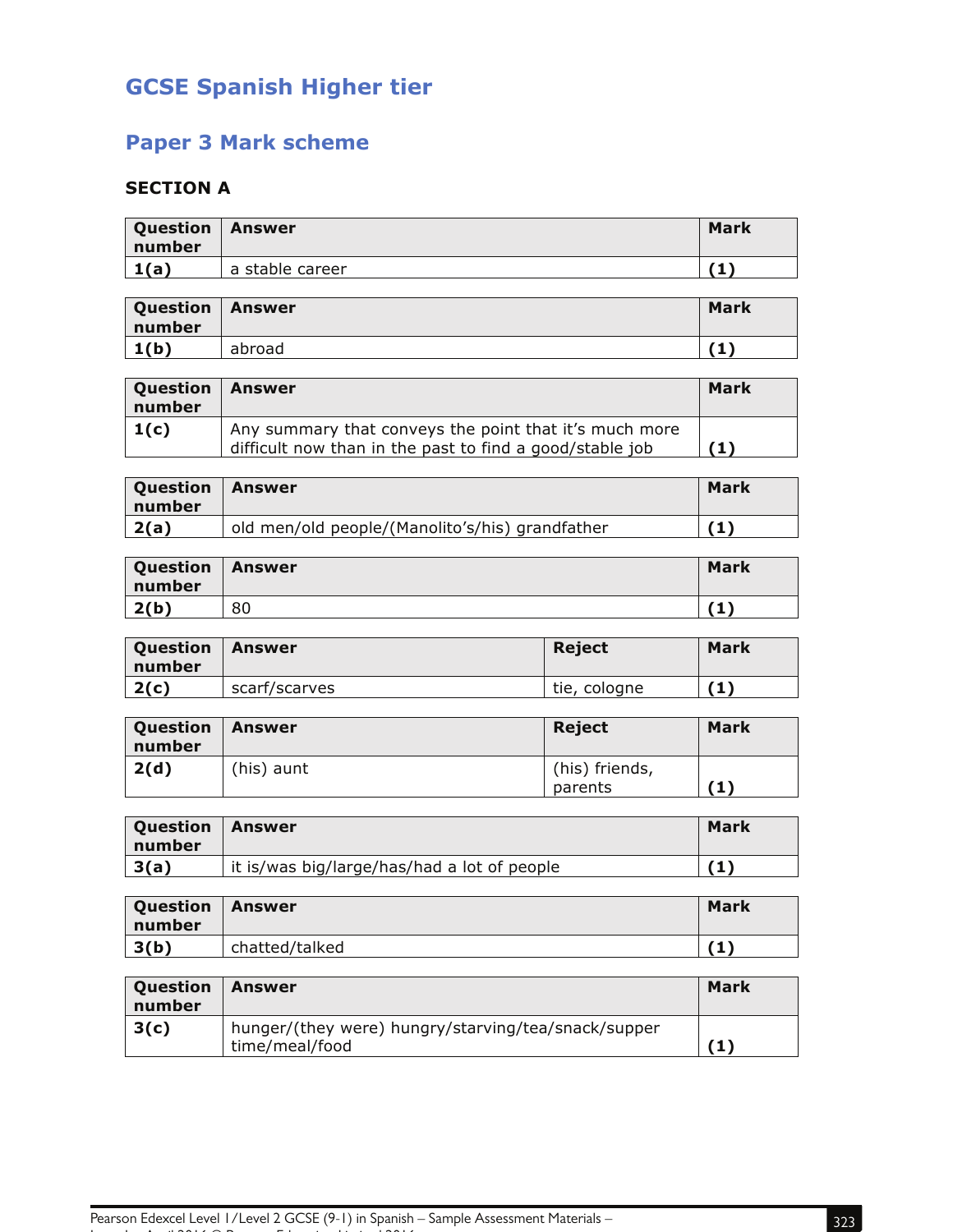| <b>Question</b><br>number | Answer                                   | <b>Mark</b> |
|---------------------------|------------------------------------------|-------------|
| 3(d)                      | she didn't go to work/she stayed at home |             |

| <b>Question</b><br>  number | <b>Answer</b>           | <b>Reject</b> | Mark |
|-----------------------------|-------------------------|---------------|------|
| 3(e)                        | good/positive/great/fun | boring        |      |

| Question   Answer<br>number |   | <b>Mark</b> |
|-----------------------------|---|-------------|
| 4(i)                        | В |             |

| Question   Answer<br>number |   | <b>Mark</b> |
|-----------------------------|---|-------------|
| 4(ii)                       | ๛ |             |

| Question   Answer<br>number |   | <b>Mark</b> |
|-----------------------------|---|-------------|
| 4(iii)                      | А |             |

| Question   Answer<br>number | <b>Mark</b> |
|-----------------------------|-------------|
| 4(iv)                       |             |

| Question   Answer<br>number |   | <b>Mark</b> |
|-----------------------------|---|-------------|
| 4(v)                        | B |             |

| Question<br>number | <b>Answer</b> | <b>Mark</b> |
|--------------------|---------------|-------------|
| 5(a)               | Luisa         |             |

| Question   Answer<br>l number |     | <b>Mark</b> |
|-------------------------------|-----|-------------|
| 5(b)                          | Ana |             |

| Question<br>number | <b>Answer</b> | <b>Mark</b> |
|--------------------|---------------|-------------|
| 5(c)               | Luisa         |             |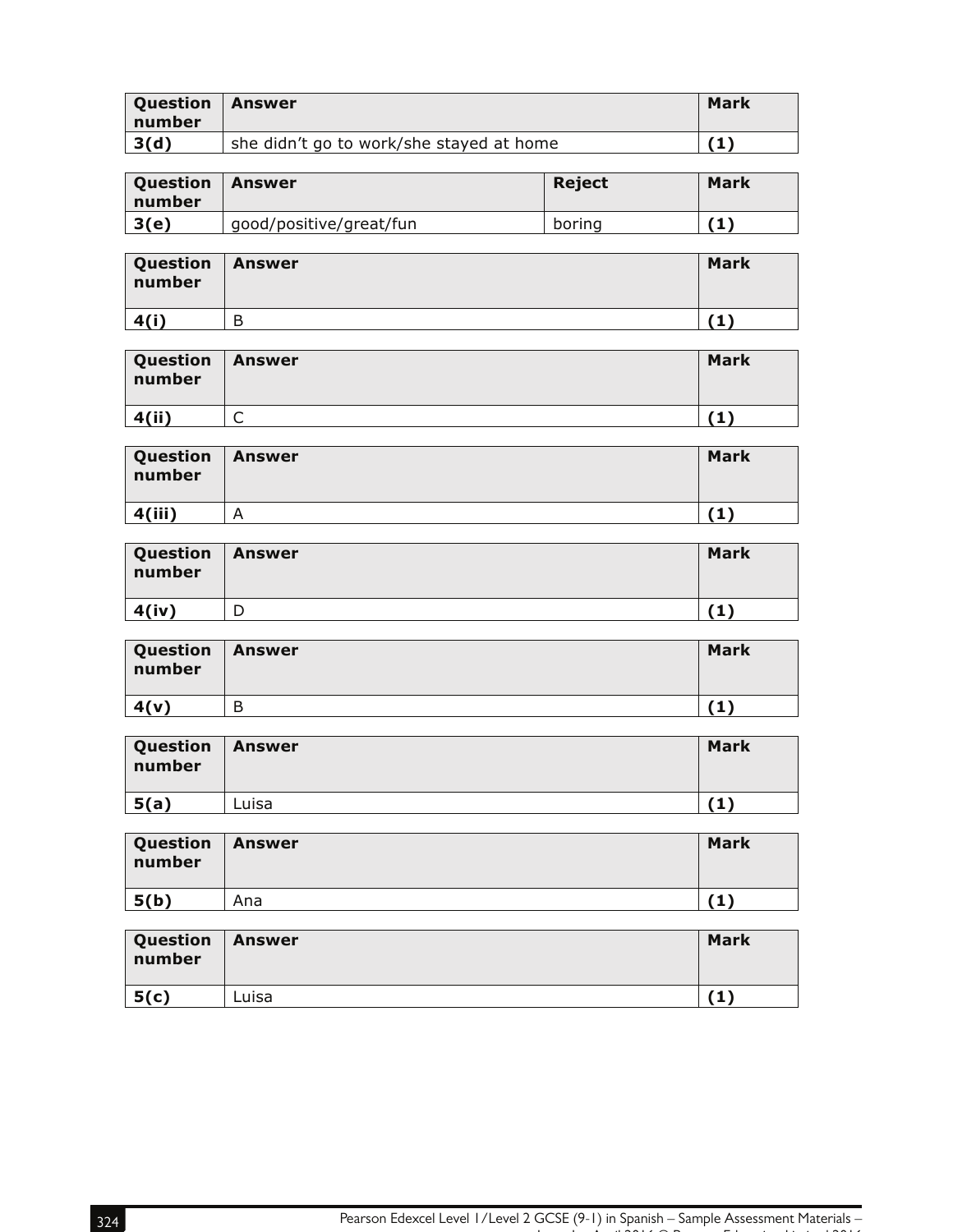| Question<br>number | Answer  | <b>Mark</b> |
|--------------------|---------|-------------|
| 5(d)               | Ignacio |             |

| Question<br>number | Answer                  | Mark |
|--------------------|-------------------------|------|
| 5(e)               | every fortnight/15 days |      |

| <b>Question</b><br>  number | <b>Answer</b>                        | Mark |
|-----------------------------|--------------------------------------|------|
| 5(f)                        | (those/young people) sitting an exam |      |

| Question<br><b>Number</b> | <b>Answer</b> | <b>Mark</b> |
|---------------------------|---------------|-------------|
| 6(i)                      | A, B,<br>-    | ΄3)         |

| <b>Question</b><br>Number | <b>Answer</b>                                                         | <b>Mark</b> |
|---------------------------|-----------------------------------------------------------------------|-------------|
| 6(ii)                     | they do nothing about these incidents/ignore the violence $\vert$ (1) |             |

| <b>Question</b><br>l Number | l Answer                                             | Mark |
|-----------------------------|------------------------------------------------------|------|
| 6(iii)                      | if everyone worked/pulled together/played their part |      |

#### **SECTION B**

| Question<br>number | <b>Answer</b> | <b>Mark</b> |
|--------------------|---------------|-------------|
| 7(i)               | А             |             |

| Question<br>  number | <b>Answer</b> | <b>Mark</b> |
|----------------------|---------------|-------------|
| 7(ii)                | B             |             |

| Question<br>number | Answer | <b>Mark</b> |
|--------------------|--------|-------------|
| 7(iii)             | ┕      | . .<br>л.   |

| Question<br>number | <b>Answer</b> | <b>Mark</b> |
|--------------------|---------------|-------------|
| 7(iv)              | В             |             |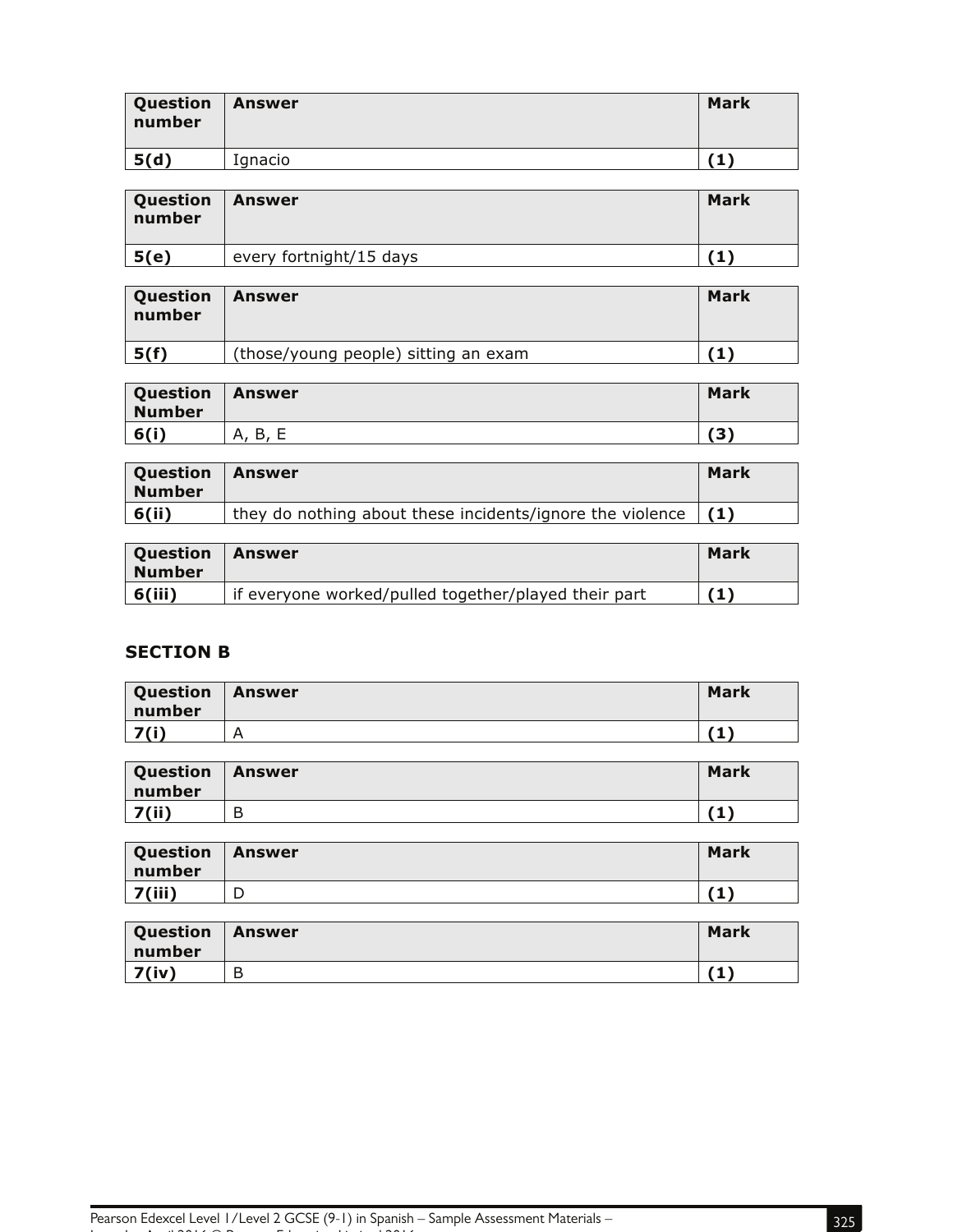| Question<br>number | Answer | <b>Mark</b> |
|--------------------|--------|-------------|
| 7(v)               | ⌒<br>◡ |             |

| Question<br>number | <b>Answer</b> | <b>Mark</b> |
|--------------------|---------------|-------------|
| 8(a)               | Río           | .           |

| <b>Question</b><br>∣ number | <b>Answer</b> | <b>Mark</b> |
|-----------------------------|---------------|-------------|
| 8(b)                        | Playa         | ۰.          |

| <b>Question</b><br>number | <b>Answer</b> | <b>Mark</b> |
|---------------------------|---------------|-------------|
| 8(c)                      | Ciudad        | .           |

| Question<br>number | Answer        | <b>Mark</b> |
|--------------------|---------------|-------------|
| 8(d)               | <b>Bosque</b> |             |

| Question<br>number | <b>Answer</b> | <b>Mark</b> |
|--------------------|---------------|-------------|
| 8(e)               | Río           | .           |

| Question<br>number | l Answer                    | Mark |
|--------------------|-----------------------------|------|
| 9(a)               | Provoca una gran congestión |      |

| <b>Question</b><br>l number | l Answer                                  | Mark |
|-----------------------------|-------------------------------------------|------|
| $\vert 9(b)$                | El ayuntamiento no ha hecho un gran gasto |      |

| <b>Question</b><br>l number | ∣ Answer                                                                                  | <b>Mark</b> |
|-----------------------------|-------------------------------------------------------------------------------------------|-------------|
| 9(c)                        | El desviar de los camiones/más paradas de<br>autobús/modificación de las rutas de autobús |             |

| <b>Question</b><br>number | Answer                                                                        | <b>Mark</b> |
|---------------------------|-------------------------------------------------------------------------------|-------------|
| 9(d)                      | Una amplia variedad de negocios/negocios con horarios<br>de apertura flexible |             |

| <b>Question</b><br>number | l Answer                                                                        | Mark |
|---------------------------|---------------------------------------------------------------------------------|------|
| 9(e)                      | El centro tiene un comercio<br>organizado/servicios/actividades para el público | (1)  |